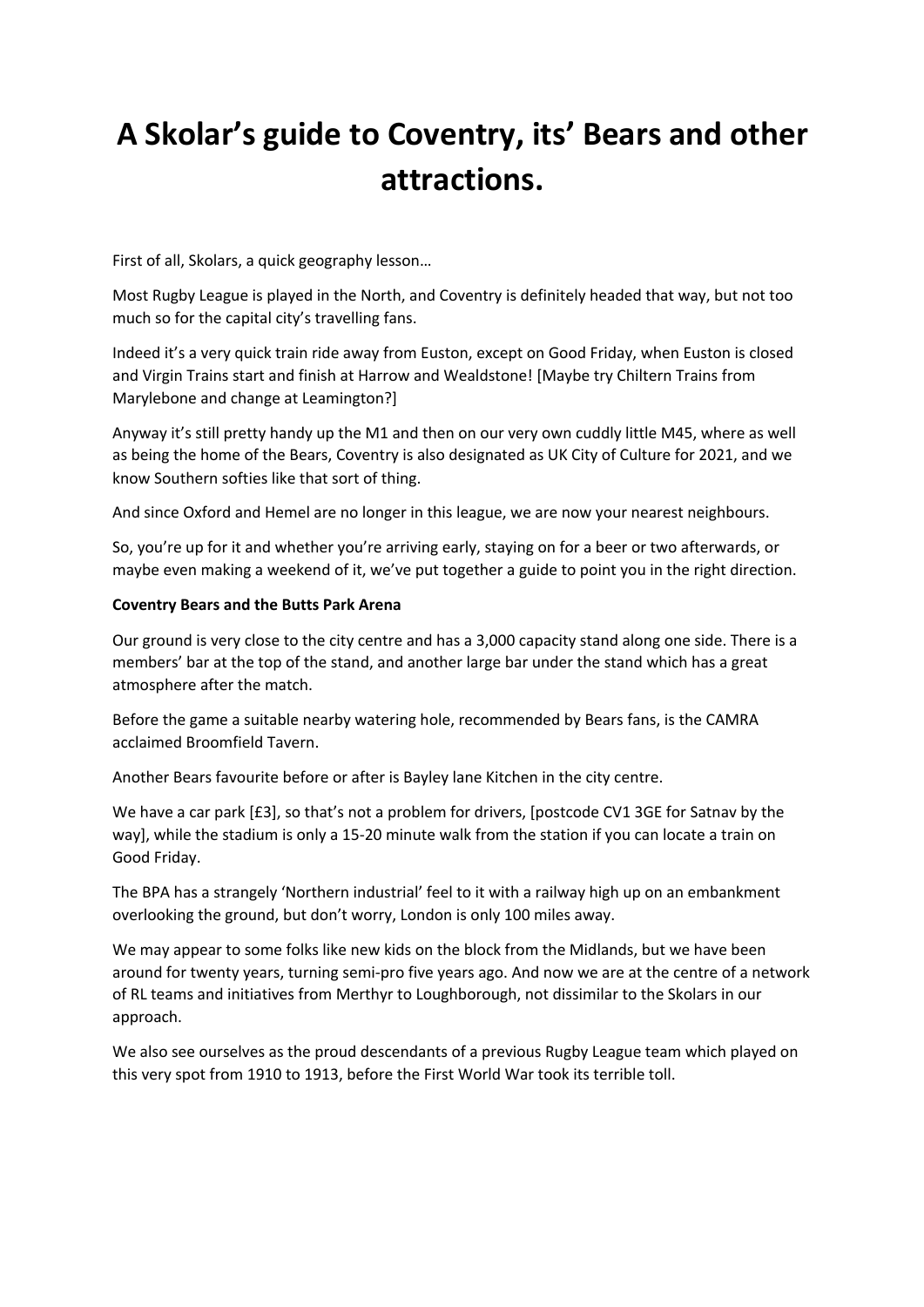

# **Coventry-City of Culture 2021**

The mantle of City of Culture is heading south, from Hull, one Rugby League city to another…. Coventry.

And we are also City of Sport 2019 too, and the home of an RL World cup venue, just like that London!!!

At which point we've put together a few things Skolars fans may want to see and do as well as watch the match……

## **Coventry Cathedral[s]**

Forget Westminster Abbey, we have an amazing Cathedral, or rather two Cathedrals. The first was almost destroyed in WW2 but was poignantly left in ruined state while a striking and iconic new cathedral was built in the 1960's, along with much of Coventry's City Centre.



#### **Museums**

We have a really good Transport Museum with free entry. And if you have ever wondered where London Taxis come from, the answer is……….Coventry.

We make them here and there's a special exhibition called 'Taxi; the story from A to B' on at this museum until June.

And if transport is your bag, there's also the Midland Air Museum and just down the road [A45 that is] there is the National Motorcycle Museum.

There is also a Music Museum, with a focus on the Ska, or two-tone, genre

which hails from Coventry.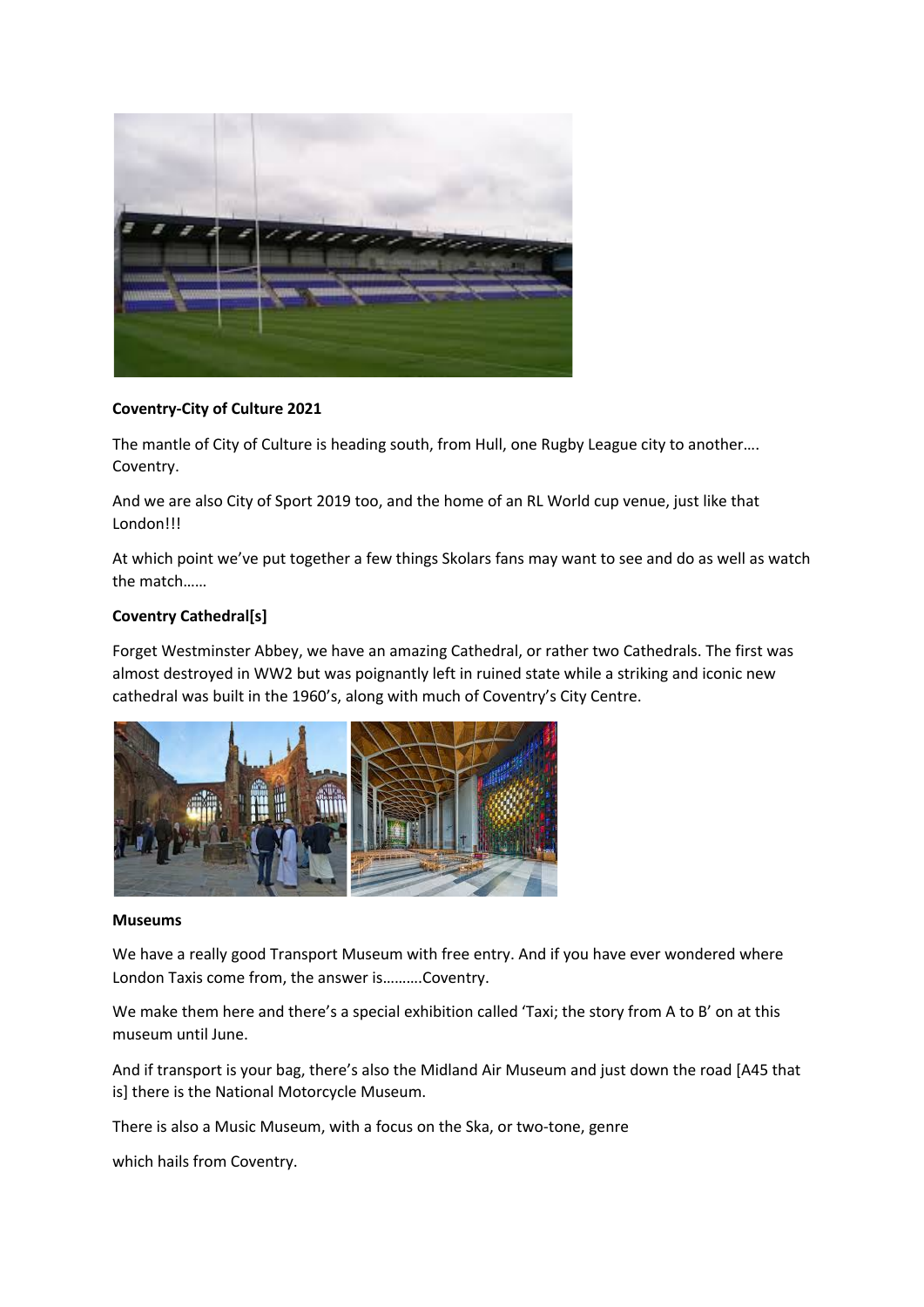

## **Around the City**

Our mediaeval Spon Street is worth a visit. Other city centre highlights include an IKEA, some great examples of 60s architecture [if you like that sort of thing], and a ring road also harking from the great days of sixties town planning [first-time visitors often spend quite some time on this].

There's also a nicely restored canal basin, and the canal network between London and Coventry is open at Easter, but we still don't expect many Skolars fans to get here by this mode of Transport.

#### **Castles**

OK, so you've got the Tower of London and a few other historic buildings but If you are staying a little longer there's two of Britain's greatest castles on OUR doorstep;

Kenilworth Castle, English Heritage owned and possessing amazing Elizabethan gardens.

Warwick Castle, probably worth a whole day to itself it is so impressive and packed with attractions.

## **And did we mention Culture???**

Culture vultures may wish to take in the Herbert Art Gallery where there is currently a Wildlife Photographer of the Year display [do they have any pics of Bears, or Cougars, Wolves and Rhinos for that matter?] and we have a Theatre and Arts Centre called the Belgrade [although it is not their team that recently played in the Challenge Cup].

And on Saturday 20<sup>th</sup> April, Ian Mc Kellan is presenting his new one man show there.

Just down the road is Stratford, birthplace of Shakespeare and rivalling Bicester Shopping Village as a destination for overseas tourists.

#### **Where to stay**

There's plenty of accommodation available to suit all tastes and budgets. There's a comfortable Premier Inn almost next door to the ground and very handy for the city centre too.

**The staff, players and fans at Coventry Bears look forward to welcoming London Skolars and their fans for a great game and more.**